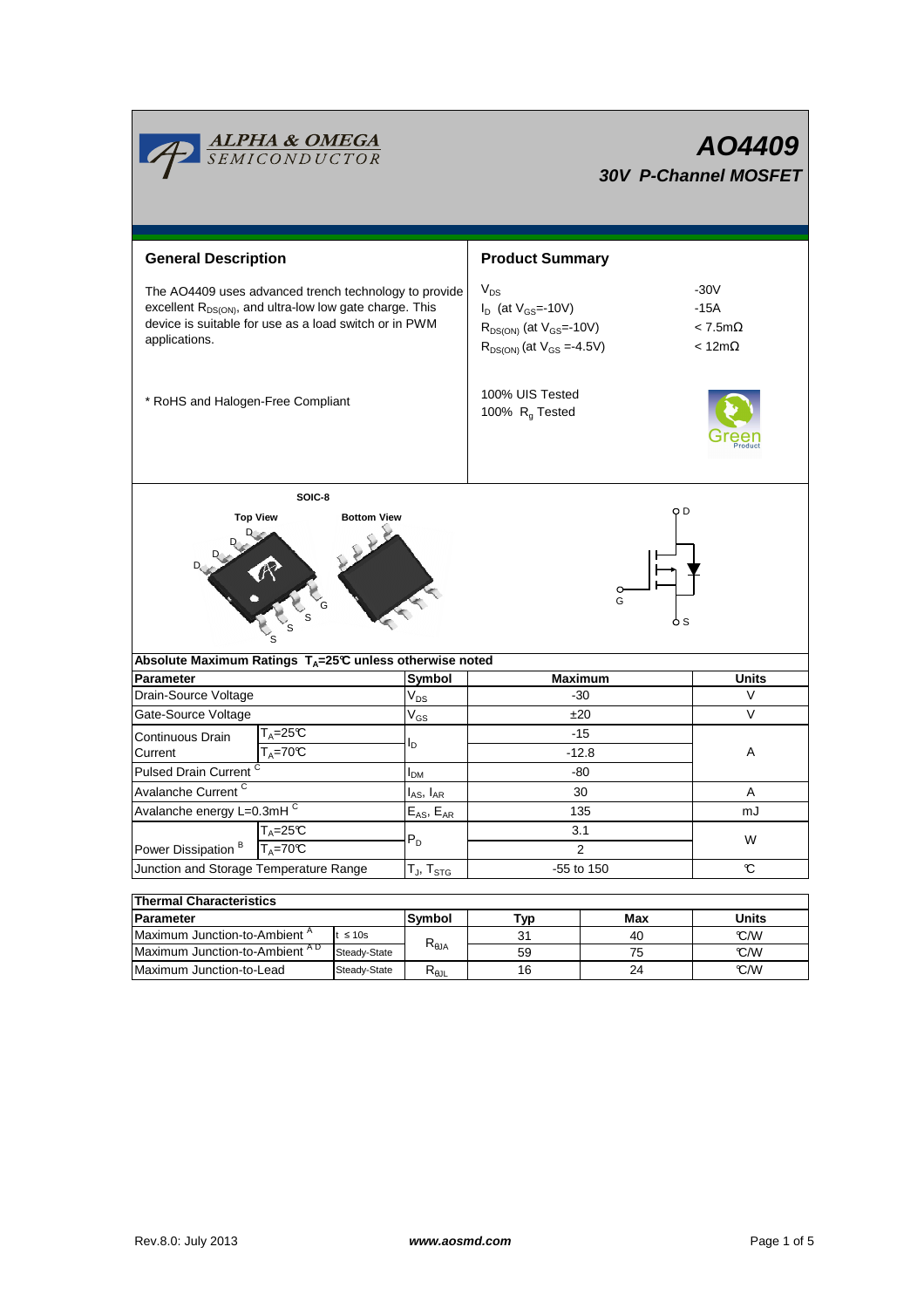

#### **Electrical Characteristics (TJ=25°C unless otherwise noted)**

| <b>Symbol</b>                           | Parameter                             | <b>Conditions</b>                                                                          |                          | Min    | <b>Typ</b>     | Max    | <b>Units</b> |  |  |  |  |
|-----------------------------------------|---------------------------------------|--------------------------------------------------------------------------------------------|--------------------------|--------|----------------|--------|--------------|--|--|--|--|
| <b>STATIC PARAMETERS</b>                |                                       |                                                                                            |                          |        |                |        |              |  |  |  |  |
| <b>BV<sub>DSS</sub></b>                 | Drain-Source Breakdown Voltage        | $I_{D} = -250 \mu A$ , $V_{GS} = 0V$                                                       |                          |        |                |        | $\vee$       |  |  |  |  |
| $I_{DSS}$                               | Zero Gate Voltage Drain Current       | $V_{DS}$ =-30V, $V_{GS}$ =0V                                                               |                          |        |                | -5     |              |  |  |  |  |
|                                         |                                       |                                                                                            | $T = 55C$                |        |                | $-25$  | μA           |  |  |  |  |
| $I_{GS}$                                | Gate-Body leakage current             | $V_{DS} = 0V$ , $V_{GS} = \pm 20V$                                                         |                          |        |                | ±100   | nA           |  |  |  |  |
| $\mathsf{V}_{\mathsf{GS}(\mathsf{th})}$ | Gate Threshold Voltage                | $V_{DS} = V_{GS} I_D = -250 \mu A$                                                         |                          | $-1.4$ | $-1.9$         | $-2.7$ | $\vee$       |  |  |  |  |
| $I_{D(ON)}$                             | On state drain current                | V <sub>GS</sub> =-10V, V <sub>DS</sub> =-5V                                                |                          | $-80$  |                |        | A            |  |  |  |  |
| $R_{DS(ON)}$                            | Static Drain-Source On-Resistance     | $V_{GS}$ =-10V, I <sub>D</sub> =-15A                                                       |                          |        | 6.2            | 7.5    | $m\Omega$    |  |  |  |  |
|                                         |                                       |                                                                                            | $T_{\parallel} = 125$ °C |        | 8.2            | 11.5   |              |  |  |  |  |
|                                         |                                       | $V_{GS} = -4.5V$ , $I_D = -10A$                                                            |                          |        | 9.5            | 12     | $m\Omega$    |  |  |  |  |
| $g_{FS}$                                | <b>Forward Transconductance</b>       | $V_{DS}$ =-5V, I <sub>D</sub> =-15A                                                        |                          | 35     | 50             |        | S            |  |  |  |  |
| $V_{SD}$                                | Diode Forward Voltage                 | $IS=-1A, VGS=0V$                                                                           |                          |        | $-0.71$        | $-1$   | $\vee$       |  |  |  |  |
| $I_{\rm S}$                             | Maximum Body-Diode Continuous Current |                                                                                            |                          |        |                | $-5$   | A            |  |  |  |  |
|                                         | <b>DYNAMIC PARAMETERS</b>             |                                                                                            |                          |        |                |        |              |  |  |  |  |
| $C_{iss}$                               | <b>Input Capacitance</b>              | $V_{GS}$ =0V, $V_{DS}$ =-15V, f=1MHz                                                       |                          |        | 5270           | 6400   | pF           |  |  |  |  |
| $C_{\rm oss}$                           | <b>Output Capacitance</b>             |                                                                                            |                          |        | 945            |        | рF           |  |  |  |  |
| $C_{\rm rss}$                           | Reverse Transfer Capacitance          |                                                                                            |                          |        | 745            |        | pF           |  |  |  |  |
| R <sub>g</sub>                          | Gate resistance                       | $V_{GS}$ =0V, $V_{DS}$ =0V, f=1MHz                                                         |                          |        | $\overline{2}$ | 3      | Ω            |  |  |  |  |
|                                         | <b>SWITCHING PARAMETERS</b>           |                                                                                            |                          |        |                |        |              |  |  |  |  |
| $Q_q(10V)$                              | <b>Total Gate Charge</b>              | $V_{GS}$ =-10V, $V_{DS}$ =-15V, $I_{D}$ =-15A                                              |                          |        | 100            | 120    | nC           |  |  |  |  |
| $Q_q(4.5V)$                             | <b>Total Gate Charge</b>              |                                                                                            |                          |        | 51.5           |        | nC           |  |  |  |  |
| $\mathbf{Q}_\mathrm{gs}$                | Gate Source Charge                    |                                                                                            |                          |        | 14.5           |        | nC           |  |  |  |  |
| $\mathsf{Q}_{\text{gd}}$                | Gate Drain Charge                     |                                                                                            |                          |        | 23             |        | nC           |  |  |  |  |
| $t_{D(on)}$                             | Turn-On DelayTime                     |                                                                                            |                          |        | 14             |        | ns           |  |  |  |  |
| $t_r$                                   | Turn-On Rise Time                     | $V_{GS}$ =-10V, $V_{DS}$ =-15V, R <sub>L</sub> =1 $\Omega$ ,<br>$R_{\text{GEN}} = 3\Omega$ |                          |        | 16.5           |        | ns           |  |  |  |  |
| $t_{D(\text{off})}$                     | Turn-Off DelayTime                    |                                                                                            |                          |        | 76.5           |        | ns           |  |  |  |  |
| $\mathbf{t}_\text{f}$                   | <b>Turn-Off Fall Time</b>             |                                                                                            |                          |        | 37.5           |        | ns           |  |  |  |  |
| $\mathfrak{t}_{\mathfrak{m}}$           | Body Diode Reverse Recovery Time      | $I_F$ =-15A, dl/dt=100A/ $\mu$ s                                                           |                          |        | 36.7           | 45     | ns           |  |  |  |  |
| $Q_{rr}$                                | Body Diode Reverse Recovery Charge    | $I_F$ =-15A, dl/dt=100A/ $\mu$ s                                                           |                          |        | 28             |        | nC           |  |  |  |  |

A. The value of R<sub>BJA</sub> is measured with the device mounted on 1in<sup>2</sup> FR-4 board with 2oz. Copper, in a still air environment with T<sub>A</sub> =25°C. The

value in any given application depends on the user's specific board design.<br>B. The power dissipation P<sub>D</sub> is based on T<sub>J(MAX)</sub>=150°C, using ≤ 10s junction-to-ambient thermal resistance.

C. Repetitive rating, pulse width limited by junction temperature  $T_{J(MAX)}$ =150°C. Ratings are based on low frequency and duty cycles to keep initialT $_{1}=25^{\circ}$  C.

D. The  $R_{\theta JA}$  is the sum of the thermal impedence from junction to lead  $R_{\theta JL}$  and lead to ambient.

E. The static characteristics in Figures 1 to 6 are obtained using <300us pulses, duty cycle 0.5% max.

F. These curves are based on the junction-to-ambient thermal impedence which is measured with the device mounted on 1in<sup>2</sup> FR-4 board with 2oz. Copper, assuming a maximum junction temperature of  $T_{J(MAX)}$ =150°C. The SOA curve provides a single pulse rating.

THIS PRODUCT HAS BEEN DESIGNED AND QUALIFIED FOR THE CONSUMER MARKET. APPLICATIONS OR USES AS CRITICAL COMPONENTS IN LIFE SUPPORT DEVICES OR SYSTEMS ARE NOT AUTHORIZED. AOS DOES NOT ASSUME ANY LIABILITY ARISING OUT OF SUCH APPLICATIONS OR USES OF ITS PRODUCTS. AOS RESERVES THE RIGHT TO IMPROVE PRODUCT DESIGN, FUNCTIONS AND RELIABILITY WITHOUT NOTICE.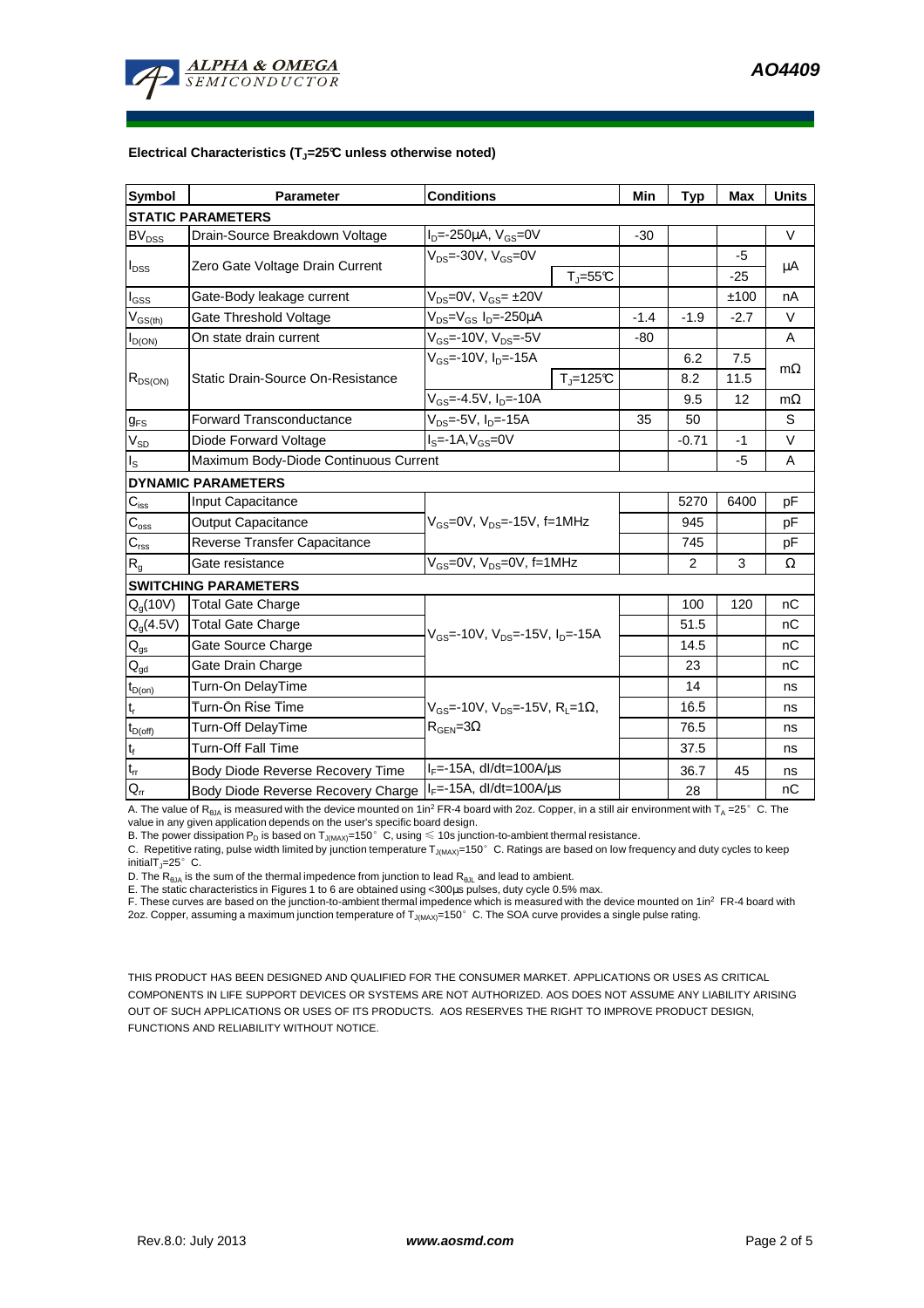

**ALPHA & OMEGA** 

### **TYPICAL ELECTRICAL AND THERMAL CHARACTERISTICS**

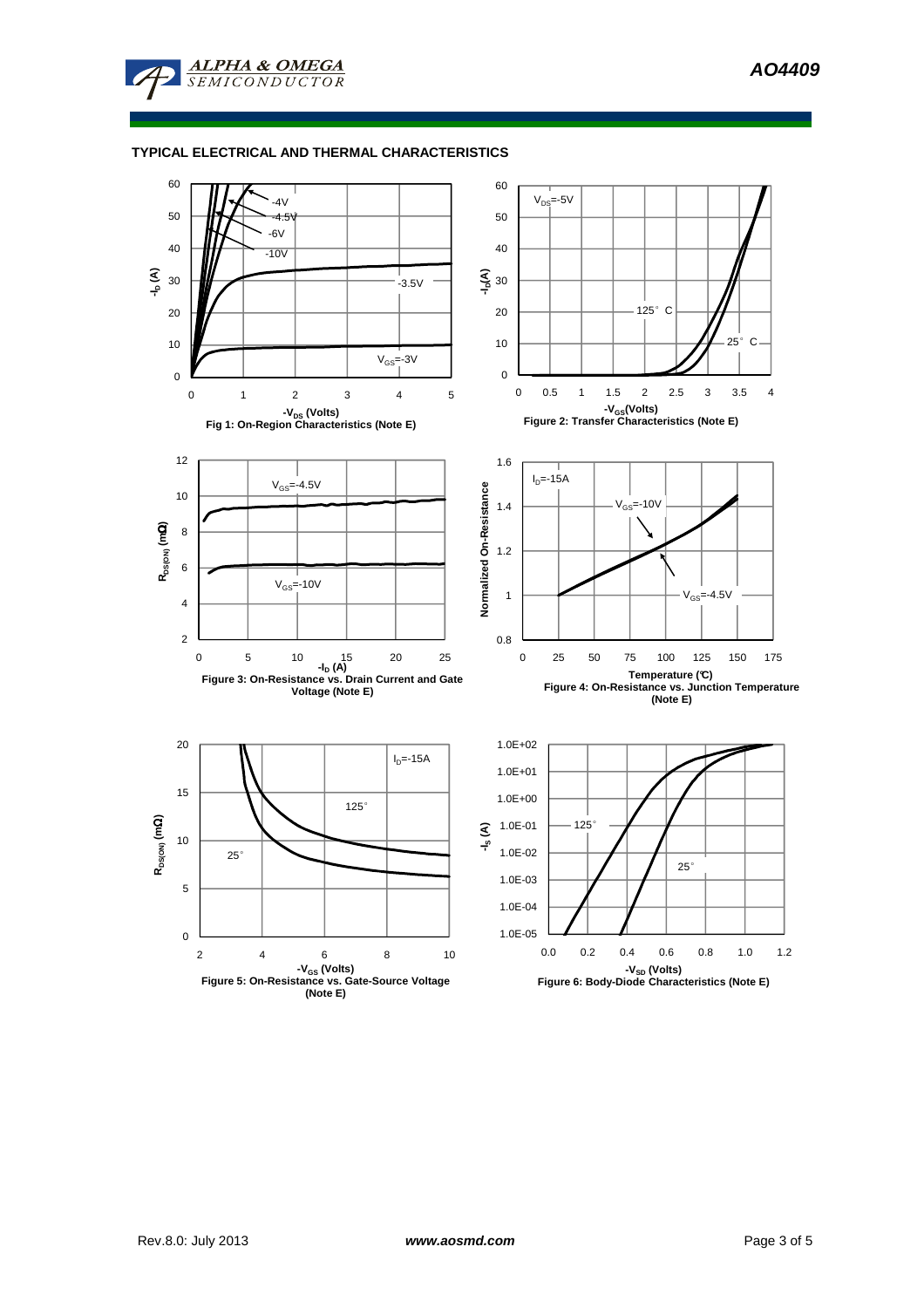**AO4409** 



### **TYPICAL ELECTRICAL AND THERMAL CHARACTERISTICS**